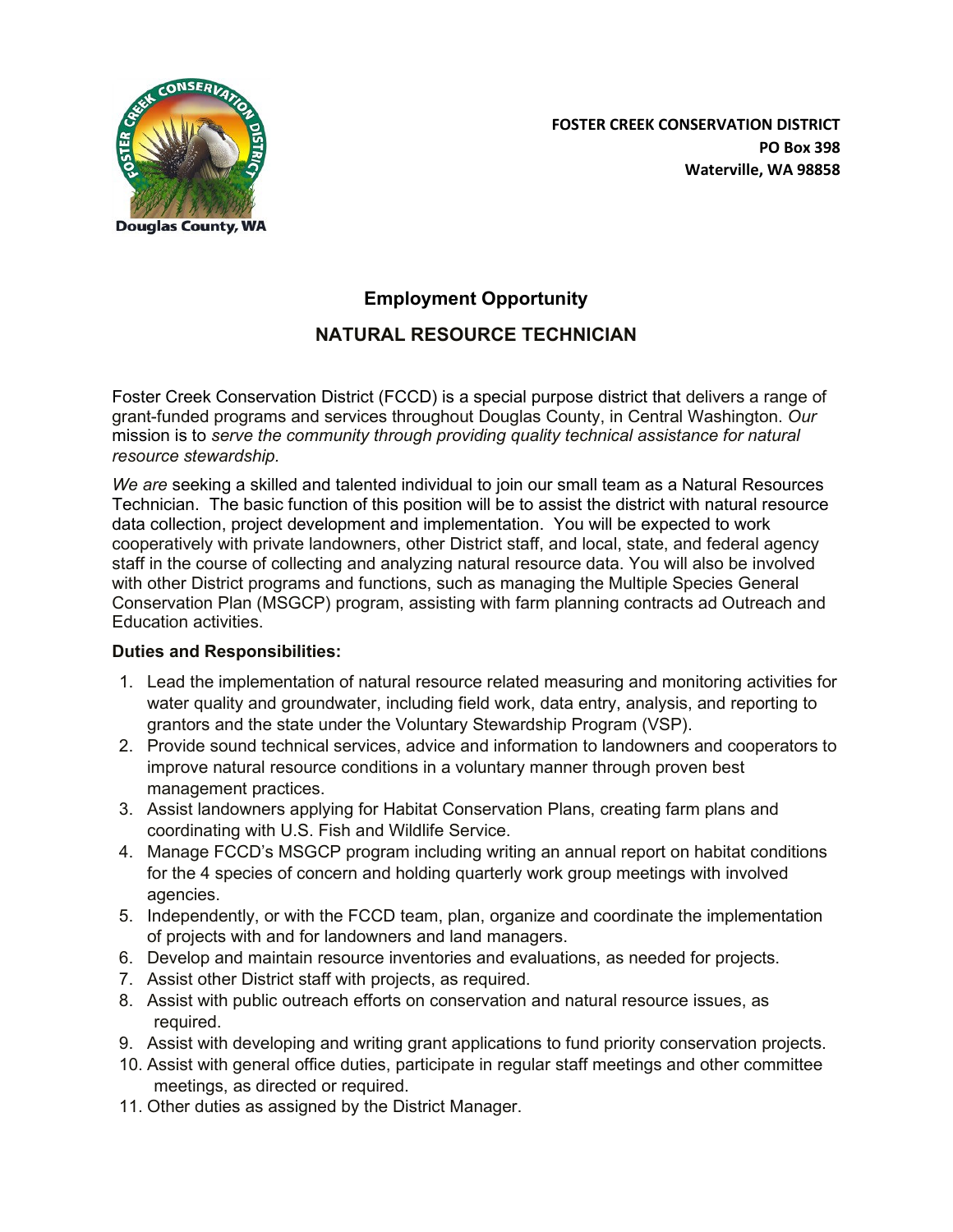### **Position Requirements:**

- Minimum of a Bachelor's degree in a natural resource science or related field, or proven knowledge of relevant natural resource management activities.
- Must be self-motivated, detail oriented and organized, with an aptitude for problem solving; able to work efficiently and honestly.
- Must have the ability to work on multiple projects and adjust priorities as needed or requested, based on program needs.
- Must be able to work independently and in close cooperation with others in a nonconfrontational manner, in office and field situations.
- Must be able to communicate effectively, verbally and in writing, with cooperators, coworkers, and others. This may include educational presentations to public groups, organizations, or clubs.
- Advanced computer literacy (word processing, spreadsheets, and database management) is required. Proficient with data analysis and ArcGIS.
- Willingness and ability to learn use of new equipment and related software as needed.
- Ability to organize and plan own schedule of activities related to work goals set by the District Manager or their designee.
- Must have and maintain a valid Washington State Driver's License.

**Physical Demands:** During the field season, the position will work primarily outdoors, at times in remote and rugged locations. The individual will be expected to navigate to off-site locations, work in remote and rugged locations under a variety of weather conditions, traverse difficult upland and instream terrain, and carry field equipment necessary to complete required job tasks. Field work may require standing, walking, maintaining balance, climbing stairs and inclines, kneeling, stooping crouching, reaching, pulling, twisting; requires sense of touch, finger dexterity, ability to grip with fingers and hands and ability to exert up to 50 pounds of force occasionally and/or a negligible amount of force frequently; constantly to lift, carry, push, pull or otherwise move objects.

#### **Desired skills:**

- Knowledge of a broad range of soil and water conservation principles, techniques, methods and practices, which involve complex and diverse agricultural and other land uses.
- Experience with farm planning or NRCS methods.
- Grant writing experience.
- Knowledge of and familiarity with the flora and fauna of Eastern Washington.

#### **Salary and schedule:**

This is a full-time position consisting of 40 hours/week. The position may require some work on Saturdays or after regularly scheduled work hours.

Starting pay is \$20 - \$22 per hour, depending on qualifications. Benefits include accrued paid sick leave, medical insurance and paid holidays, and retirement contributions after 1 year. Terms of compensation and benefits are set by the Board of Supervisors and may be amended at any time. This is a grant funded position and is subject to an "employee at will" doctrine. The omission of specific statements of duties and responsibilities does not exclude them from the position if the work is similar, related, or a logical assignment to the position.